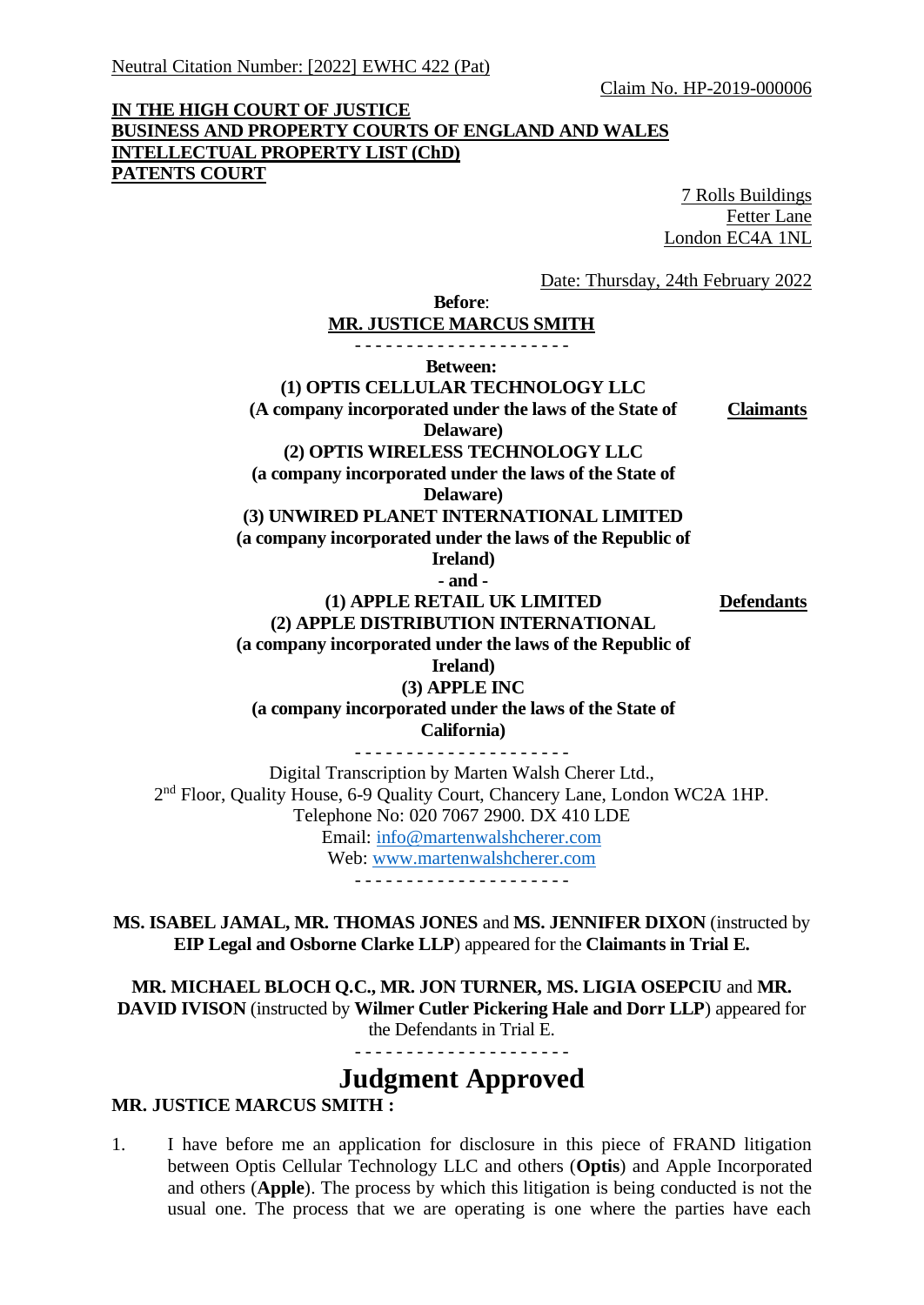produced in full their articulated case regarding FRAND rates, to include both pleadings (here called "position statements") and evidence in support.

- 2. Those positive cases have now been produced. We are in the next phase of that process, which is where the parties test the cases advanced by the other side and, to be colloquial, "kick the tyres" of those cases.
- 3. In order to have an effective process of inquiry, it is quite clear that (further) disclosure and (further) witness evidence will be necessary. What I made clear when I set this process running was that during the "interrogation phase" that we are now in, the parties would be entitled to ask for additional material and they would be entitled to identify those witnesses that they wanted the other side to produce, so there could not be a form of cherry-picking of material by a party asserting a particular contention.
- 4. Pursuant to this process, I have one contentious application regarding what is referred to as Apple's "comparables case". That case is helpfully summarised in paragraph 7(a) of Optis's written submissions. In essence, what Apple says that its own negotiations with its counterparties for licences to patents provides a helpful indication as to what the FRAND rate should be in relation to Optis' patents, which are the actual subject of these proceedings.
- 5. Optis dispute this. Optis contend that if the negotiating history is looked at, then one will not see a diligent attempt to negotiate FRAND rates as between Apple and its counterparties, but instead the precise opposite, a non-FRAND process whereby rates that are not FRAND are agreed by Apple in what would not be a process of negotiation between a willing buyer and a willing seller.
- 6. I obviously cannot say who is right and who is wrong on this point. That is not my function at this stage. My function at this stage is to ensure that there is a proper process for Optis to challenge what is Apple's case. Accordingly, it seemed to me that some form of disclosure on this point was necessary, and that the question was really was how much disclosure there should be.
- 7. What both parties were initially suggesting was that there should be some kind of sampling approach, so that a representative number of negotiations were disclosed so as to enable Optis to challenge, if it could, Apple's case. Indeed, such a process would also enable Apple to flesh out the statements it was making regarding its implementation of a FRAND framework in order to conclude the rates for the licences that it agreed.
- 8. During the course of submissions, I was educated into the way in which Apple maintains its records regarding this sort of negotiation. Apple keep, essentially, two sets of files in relation to these negotiations. The first set are the personal files (the **Personal Files**) of the Apple employees who are engaged in the negotiations. I was not provided with very much information as to how these documents are retained, but it is tolerably clear that they will not be ring-fenced from other areas of responsibility that these individuals have. One would expect to have licence negotiations mixed up with all sorts of other things. Equally, one will have a continually varying or fluctuating pool of persons who are engaged in Apple's process of negotiation.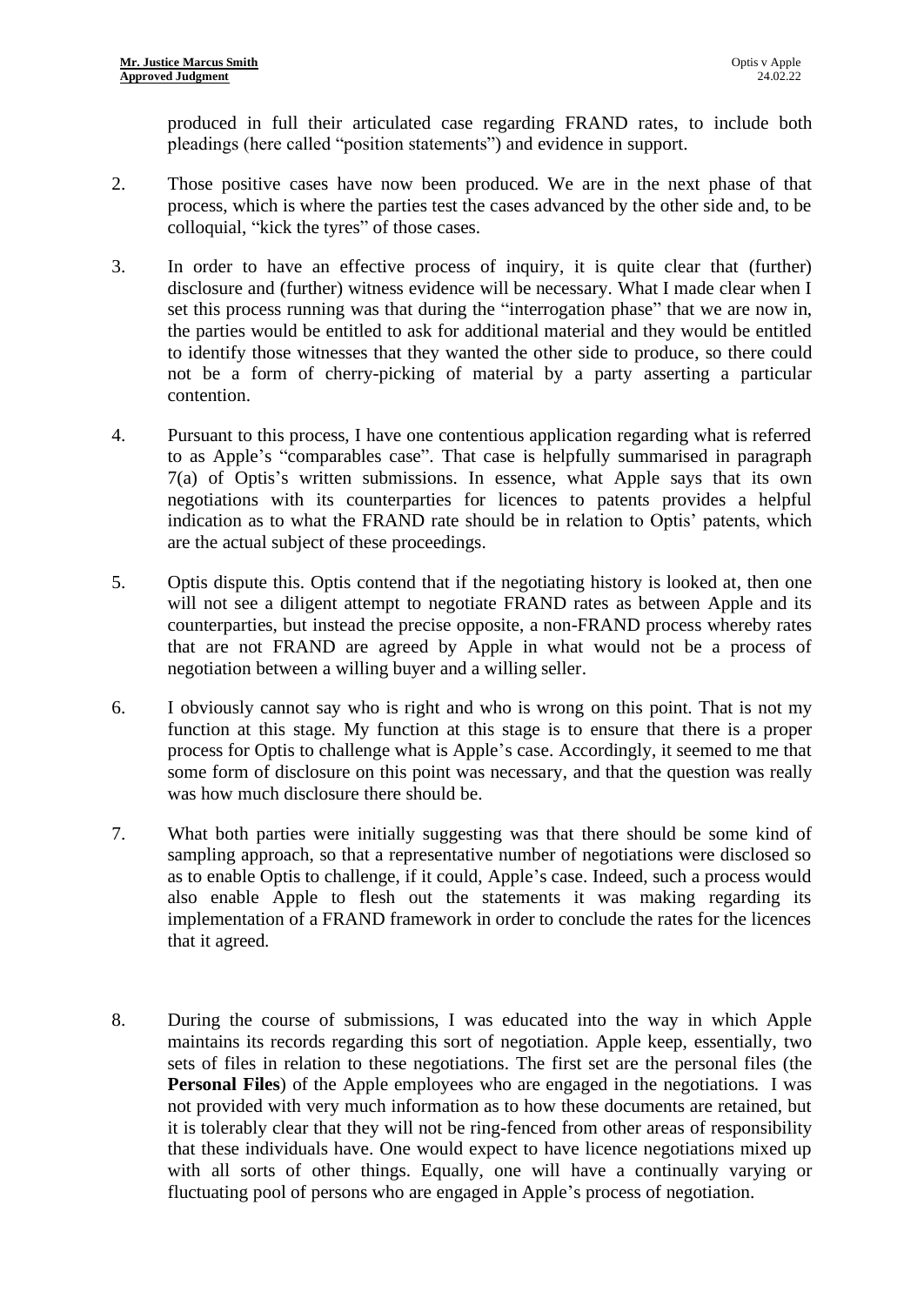- 9. So for a variety of reasons, these Personal Files do not constitute a pool of documentation that is going to be very easy to review at all.
- 10. Unsurprisingly, as a well-organised commercial organisation, Apple wants to keep track of the negotiation history of the licences it is party to. It therefore maintains a set of negotiation records. These records are described in paragraph 30 of Mr Trenton's 30th witness statement. Mr Trenton, I should say, is a solicitor acting for Apple. His statement tells me that Apple maintains records of correspondence that it collects in the course of business for each licence agreement it enters into (the **Negotiation Records**). The Negotiation Records comprise documents that are collected by Apple when custodians of the correspondence file those documents to the relevant negotiation file, in the ordinary course of business. The collection of Negotiation Records for each agreement depends on individuals filing correspondence to the relevant negotiation file and the time when the agreements were made. What Mr Trenton describes as the **Collected Negotiation Documents** were extracted by Apple from the Negotiation Records by removing the administrative documents. The documents were then reviewed for relevance by Apple's lawyers.
- 11. Mr Trenton made clear that due to the nature of Apple's process of compiling correspondence in these files, there was an element of subjectivity. In one case, for example, the Collected Negotiation Documents comprise only one document. For other counterparties, the number of Collected Negotiation Documents is considerably higher, numbering up to 3,000 pages.
- 12. In paragraph 42 of his statement, Mr Trenton makes clear that the volume of the Collected Negotiation Documents is over 10,000 pages of material. Importantly, these documents are held electronically.
- 13. One of the many objections that were taken by Apple to the disclosure sought by Optis was that the process of reviewing both the Personal Files and the Collected Negotiation Documents would take a long time, if reviewing for privilege, relevance and confidentiality. I take that point. This is a tall order.
- 14. What I proposed to Mr Turner, QC, who appeared for Apple, in the course of his submissions, was that we use a short-cut whereby the entirety of the Collected Negotiation Documents would be disclosed into a database which would be made available to a limited number of lawyers on Optis' side. When I say "lawyers", I make clear that I mean lawyers external to Optis.
- 15. This proposal reached a measure of sympathetic agreement by Mr Turner and what he proposed was that we follow this course, save that there be a privilege review by Apple so as to extract all privileged material, but leaving it to Optis to look at confidential and potentially irrelevant documents that would remain in the collection of documents that I have described.
- 16. That, as it seems to me, is an entirely sensible proposal and one that I am going to direct. I should make clear a couple of further points regarding this process:
	- i) First of all, I am going to order that disclosure takes place in this way. I do so not because I doubt Apple's willingness to do this, but because I want to provide a form of protection to Apple in case there is a mistake in the privilege review process and a privileged document is inadvertently released to the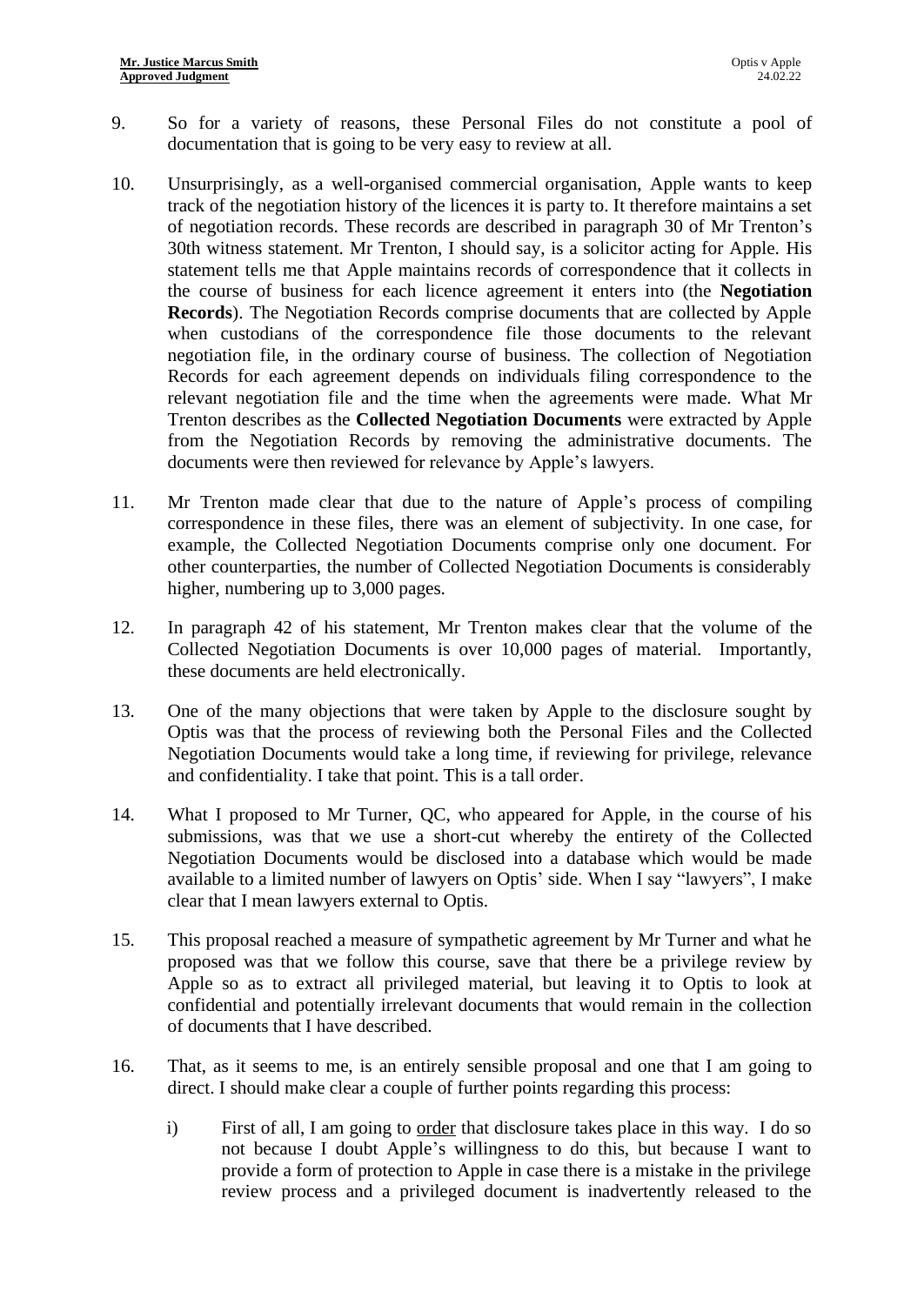database. The short point is that inadvertent disclosure of privileged material will not constitute a waiver of privilege.

- ii) Secondly, I want to make absolutely clear that the confidentiality ring that will apply to this database should contain, in addition to the usual provisions, an undertaking from the persons admitted to the ring that they will not continue to read a document that they consider appears to be privileged, that they will not use it for any purpose, that they will disclose the existence of that document to Apple forthwith, and that Apple will be entitled to take down the document from the database. That, I think, is a protection which Apple are entitled to have.
- iii) Thirdly, it seems to me that disclosure on this basis is going to satisfy the need on Optis's part to "kick the tyres" on Apple's case. The fact is that on one level, Optis are getting far more than they asked for. They are getting not a selection or a sample of negotiation histories, they are getting the whole set. True it is they are getting only the Apple central records, the Collected Negotiation Documents. But it seems it me that that is really what is needed in this sort of case. The fact is that what one is trying to do is to get a grip on how it is that Apple does its deals with its counterparties and it seems to me that the documents that are filed centrally are likely to be the most important documents. I am accordingly not going to oblige Apple to do anything further by way of disclosure, including in particular in relation to the Personal Files. That, I consider, would be disproportionate.
- iv) Fourthly, there was some suggestion by Optis that I additionally order a limited review of the Personal Files, confined to a review of the emails one person in Apple (a Ms Mewes) and searching for those against a limited number of counterparties. I have real doubt as to the practicality of this process given the way in which most people keep their emails, and the volume of email communications busy people have. It seems to me that not only is this likely to be a disproportionate exercise in circumstances where both legal teams have quite enough to be getting on with, but also it is unlikely to produce very much benefit over and above the documents that I am ordering be disclosed.
- 17. Accordingly, I am going to direct the disclosure in the manner I have described, of the Collected Negotiation Documents and I am going to order no more than that.
- 18. I will add this final rider: never say never. It may be that when the Collected Negotiation Documents have been reviewed by both sides, certain gaps which need to be filled appear. I make clear that I am not inviting such an application, but I cannot, I think, close the door against a further request for disclosure further down the line. I should say this also. I would be pretty unsympathetic to any point that relies upon the patchiness of the Collected Negotiation Documents. Apple have been quite clear that the efficacy of their processes depends very much on what the personnel involved chose to file centrally at any given time.
- 19. That is, if I may say so, blindingly obvious, but it does mean that there are deficiencies or patchinesses in the documentation which is simply "one of those things". The fact is it is one of the reasons why I was persuaded that the entirety of the